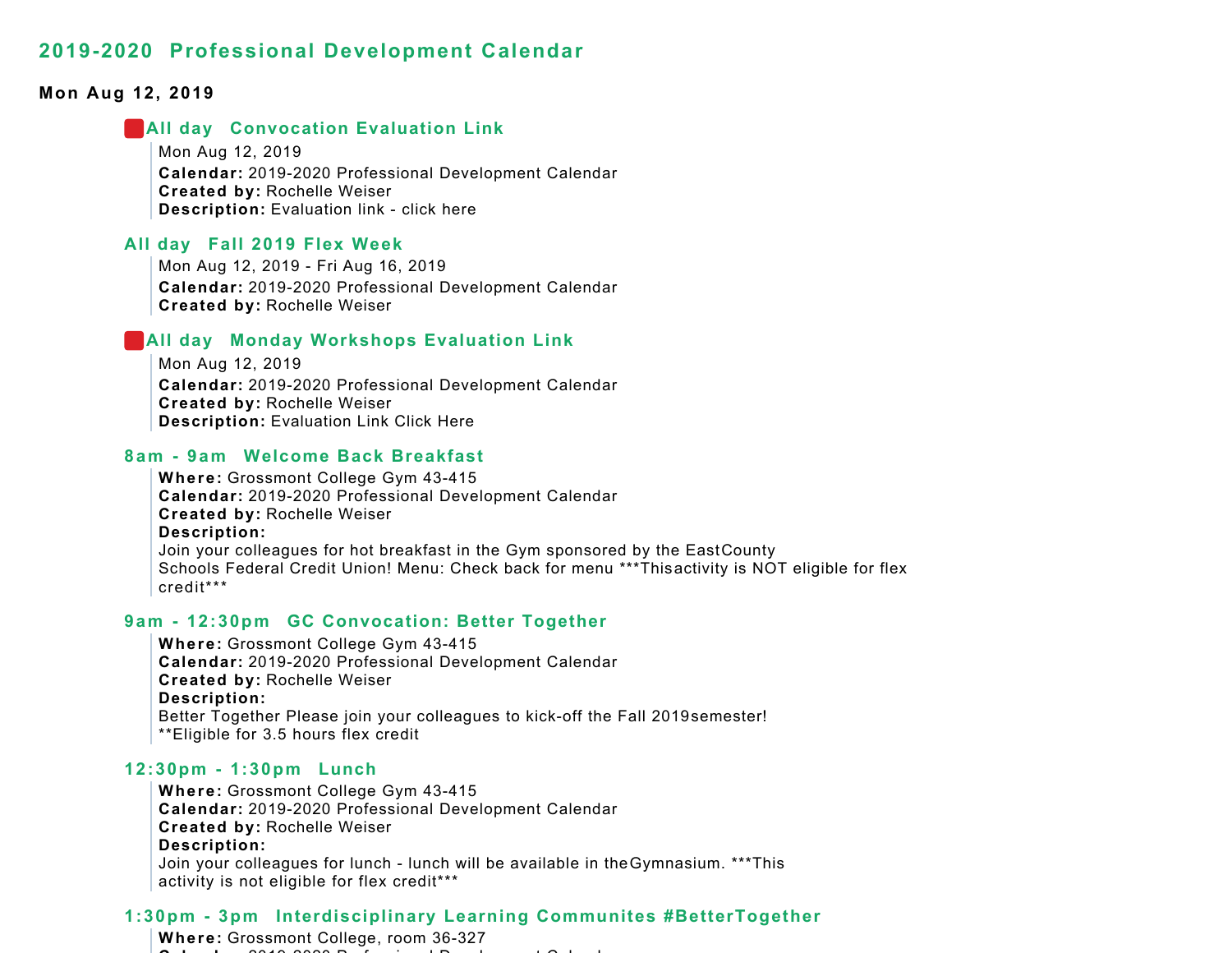## **3pm - 4:30pm New Full Time Faculty Welcome**

**Where:** Grossmont College, Building 34, Upper Lobby **Calendar:** 2019-2020 Professional Development Calendar **Created by:** Rochelle Weiser **Description:** Welcome Reception

## **Tue Aug 13, 2019**

## **All day Fall 2019 Flex Week**

Mon Aug 12, 2019 - Fri Aug 16, 2019 **Calendar:** 2019-2020 Professional Development Calendar **Created by:** Rochelle Weiser

## **All day Tuesday Workshops Evaluation Link**

Tue Aug 13, 2019 **Calendar:** 2019-2020 Professional Development Calendar **Created by:** Rochelle Weiser **Description:** Evaluation link - Click Here

## **9am - 11am Canvas: Open Lab / Q & A**

**Where:** Grossmont College, room 55-533 **Calendar:** 2019-2020 Professional Development Calendar **Created by:** Rochelle Weiser **Description:** Need some time to work on your course? Have questions about Canvas? Want a little individualized help? Stop by the lab and our Canvas pros will be standing by to help you get your course ready for the new semester. \*\*\* Eligible for maximum 2 hours flex credit \*\*\*

#### **9am - 10:20am**

## **Grossmont CTE, Strong Workforce & Workbased Learning: unifying Efforts to Ignite Campus Collaboration**

**Where:** Grossmont College, room 36-327

**Calendar:** 2019-2020 Professional Development Calendar

**Created by:** Rochelle Weiser

#### **Description:**

Presenters: Pavel Consuegra & Veronica Middlebrooks Attend thisinteractive workshop to learn about Grossmont College CTE/ StrongWorkforce's Work-Based Learning and how this equitable-mindedteaching-learning approach will strength campus collaboration. Faculty, staff and administrators will be equipped with ideas to better preparestudents, explore areas for implementing experiential learningopportunities, and enhance curriculum with WBL through hands-onactivities such as industry panels, quest speaker events, workplacetours, service learning, internships and more. \*\* Eligible for 1.50hour flex credit \*\*

## **9am - 11am Tips and Tricks for the NEW Canvas Gradebook**

**Where:** Grossmont College, room 55-532 **Calendar:** 2019-2020 Professional Development Calendar **Createdby:** Rochelle Weiser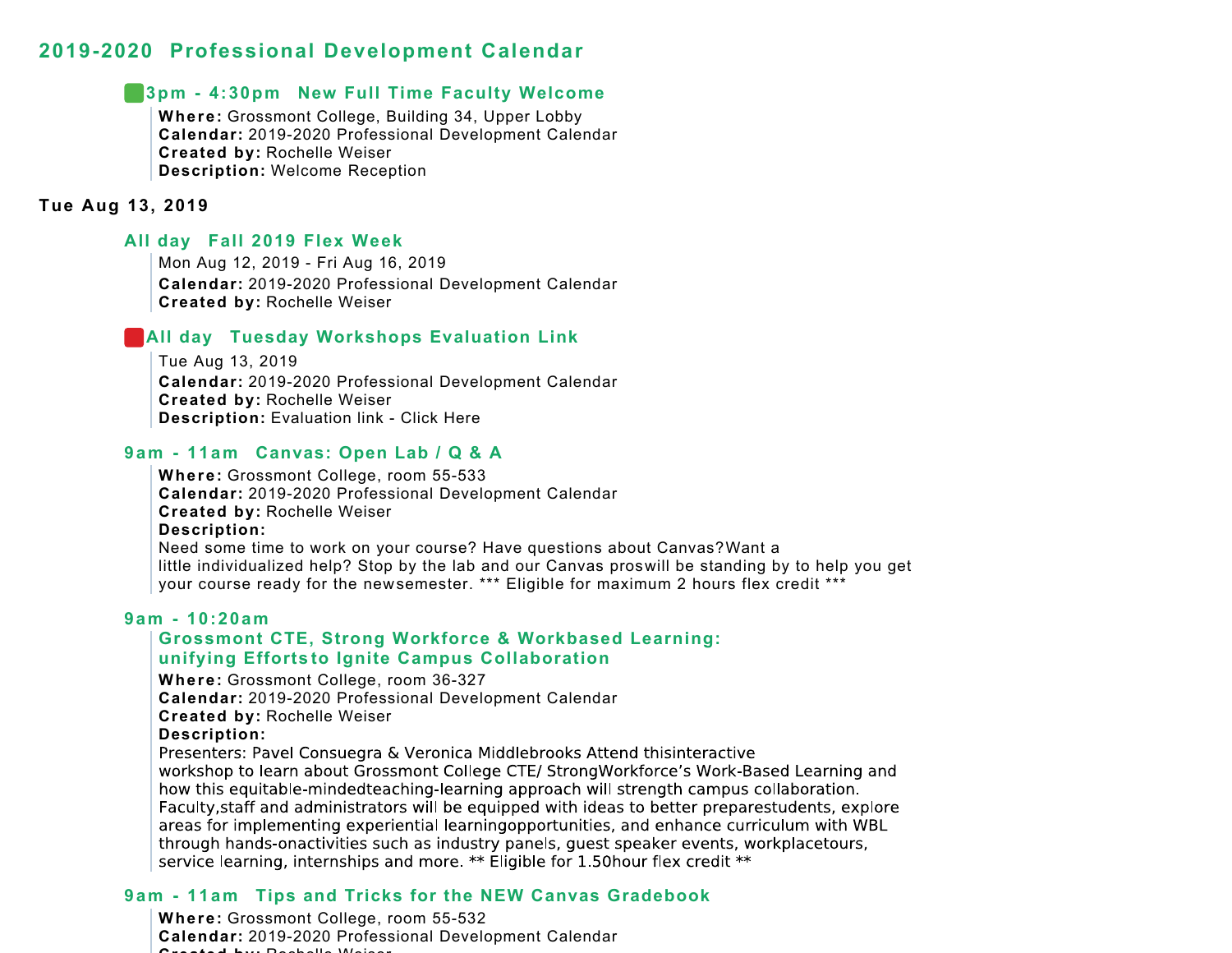#### **1pm - 3pm Division Meeting: Arts, Languages, and Communication**

**Where:** Grossmont College, room 26-220 **Calendar:** 2019-2020 Professional Development Calendar **Created by:** Rochelle Weiser

### **1pm - 3pm**

**Division Meeting: Career Technical Education and Workforce Development**

**Where:** Grossmont College, room 70-066 **Calendar:** 2019-2020 Professional Development Calendar **Created by:** Rochelle Weiser

#### **1pm - 3pm Division Meeting: English, Social / Behavioral Sciences**

**Where:** Grossmont College, room 51-575 **Calendar:** 2019-2020 Professional Development Calendar **Created by:** Rochelle Weiser

## **1pm - 3pm Division Meeting: Learning and Technology Resources**

**Where:** Grossmont College, room 70-267 **Calendar:** 2019-2020 Professional Development Calendar **Created by:** Rochelle Weiser

#### **3pm - 6pm Department Meetings**

**Where:** Various**Calendar:** 2019-2020 Professional Development Calendar **Created by:** Rochelle Weiser **Description:** Click on the link below for a list of Division and Department Meetings: Click Here \*\*Flex week Department meetings are eligible for flex credit\*\*

#### **Wed Aug 14, 2019**

## **All day Fall 2019 Flex Week**

Mon Aug 12, 2019 - Fri Aug 16, 2019 **Calendar:** 2019-2020 Professional Development Calendar **Created by:** Rochelle Weiser

#### **9am - 11am Canvas: Showcase**

**Where:** Grossmont College, room 55-525 **Calendar:** 2019-2020 Professional Development Calendar **Created by:** Rochelle Weiser

#### **9am - 10:20am Grossmont Statistics Summit**

**Where:** Grossmont College, room 53-538 **Calendar:** 2019-2020 Professional Development Calendar **Created by:** Rochelle Weiser **Description:**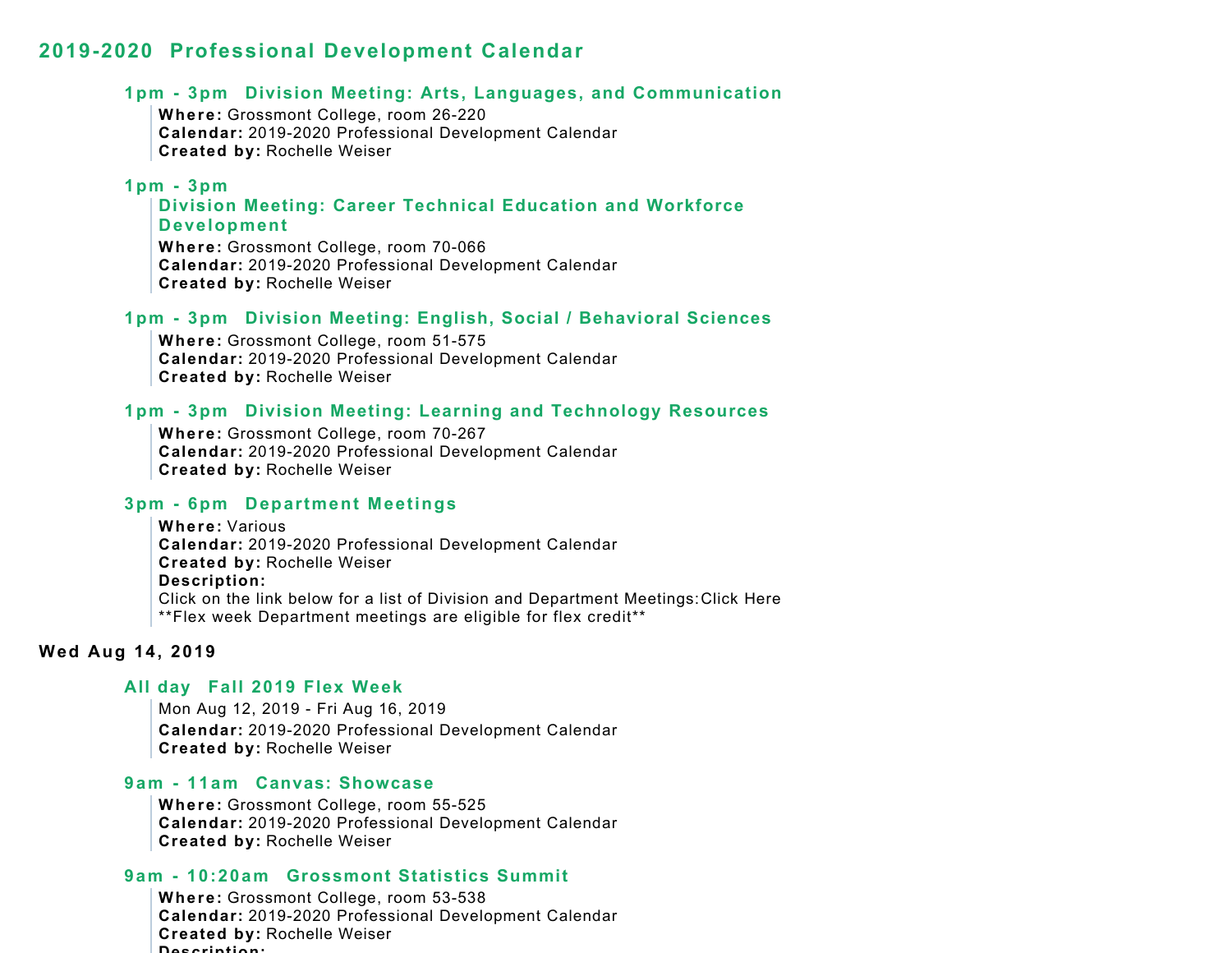## **11am - 11:30am Colleague Training: Using Add Codes**

## **Where:** Grossmont College, room 34-254

**Calendar:** 2019-2020 Professional Development Calendar **Created by:** Rochelle Weiser **Description:** Presenters: Michael Carr, Laura Murphey, Eric Lane This workshop willbe a demonstration on Colleague Self-Service Add Authorizations. This is the replacement for add codes within Web Advisor. \*\*\* Eligiblefor .50 hours flex credit \*\*\*

## **11am - 12:20pm Easy SLO Tracking: Using Canvas to Improve Collaboration and Focus on Students**

**Where:** Grossmont College, room 70-104 **Calendar:** 2019-2020 Professional Development Calendar **Created by:** Rochelle Weiser

## **Description:**

Presenter: Felicia Kalker Wouldn't all faculty work "Better Together" by having an easy way to look at Student Learning data at a glance? Wouldn't faculty rather spend time having discussions in the departmentabout the best way to teach, the best assignments that engage students,and the best way to ensure that students are meeting the learning goals for your courses? The process of Student Learning Assessment is currently very difficult and tedious. The Canvas Outcomes Tool makes iteasy to view charts and reports about learning outcomes data with justa few clicks. In the session, participants will view a demonstration ofthe Canvas Outcomes Tool, discuss its benefits for Student Learning andhave time to practice hands-on. Using this EASY tool for StudentLearning Outcomes Assessment we can: - Strengthen the campus community overall, by reducing stress, improving morale and saving time in a massive, widespread way across divisions and departments. - Increase collaboration between faculty within departments through effective communication about student learning. - Switch the Student LearningAssessment focus away from what might be an unpleasant and cumbersome compliance process, into an enjoyable activity that promotes our students' success and puts the classroom first. - Get SLO results quickly and efficiently in user-friendly reports that facilitatediscussion. \*\*\* Eligible for 1.5 hours flex credit \*\*\*

## **12:30pm - 1:50pm Designing an Inclusive Syllabus**

**Where:** Grossmont College, room 53-539

**Calendar:** 2019-2020 Professional Development Calendar

**Created by:** Rochelle Weiser

#### **Description:**

According to the research, creating an inclusive learning environmentbegins with the course syllabus. The message expressed in a syllabuscan illustrate to students whether one's course is inclusive orexclusive. Shifting the conditions for change with an equity lens can have a positive impact for the retention of students in the classroom. This workshop will be interactive and engaging. Faculty willcollaborate on best practices on completing a syllabus that incorporates content that represents a diverse set of perspectives andexperiences; prioritizes learning over content and/or rules; is framedas an invitation, rather than a contract and explicitly valuesdifferences in students' social identities and considers how thesemight affect students' experience in the course (Reinert Center's2016-2017.) Varied modalities will be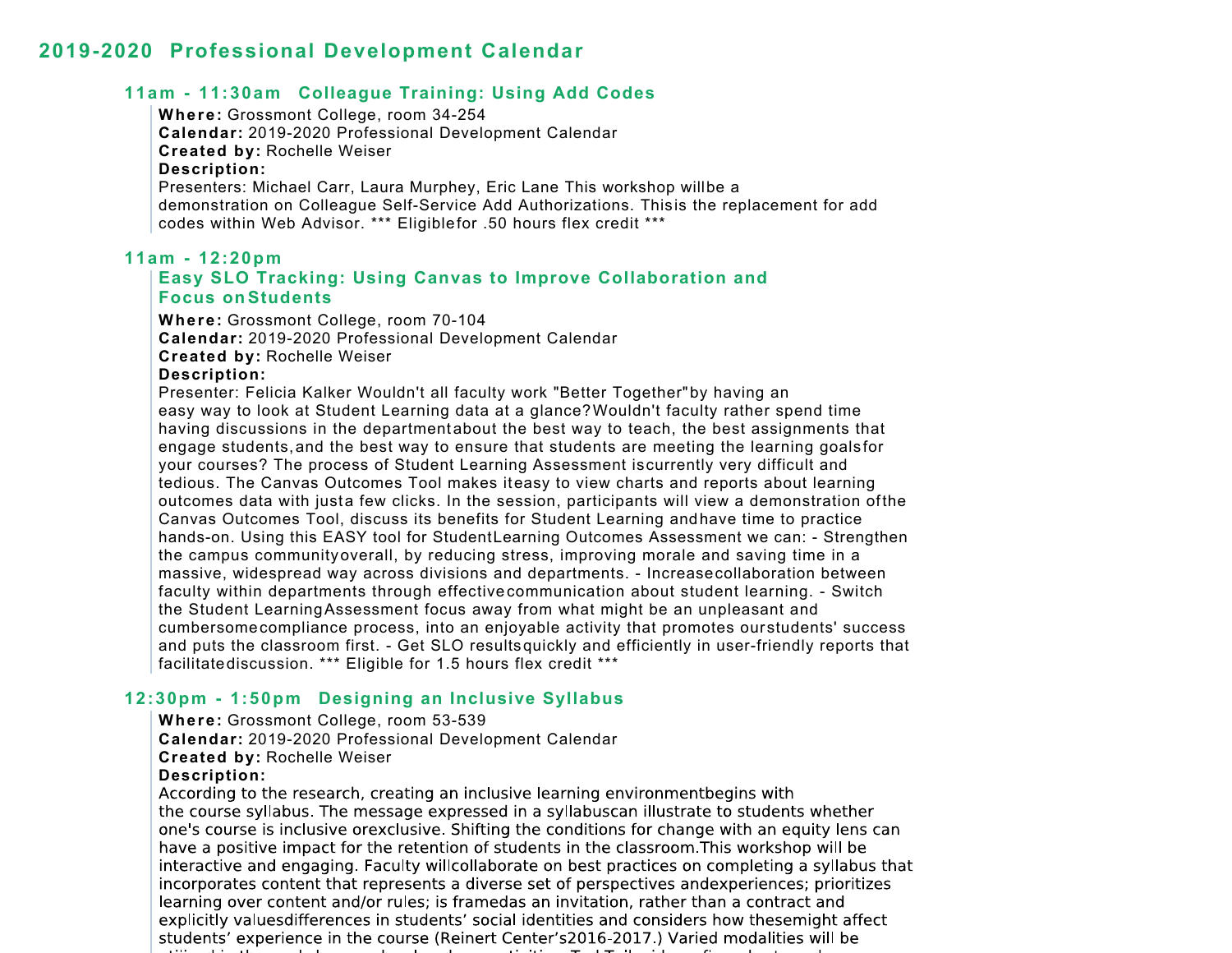## **2pm - 3:20pm Remembering & Using Student Names**

**Where:** Grossmont College, room 53-538 **Calendar:** 2019-2020 Professional Development Calendar **Created by:** Rochelle Weiser **Description:** Presenter: Michael Blood Instructors will learn how to remember and use student names. Students are shown to learn more and get better grades when the instructor addresses them by name. \*\* Eligible for 1.50 flexhours \*\*

#### **3pm - 4pm Tech Mall Open House**

**Where:** Grossmont College, Building 70 **Calendar:** 2019-2020 Professional Development Calendar **Created by:** Rochelle Weiser **Description:**

Join our Tech Mall staff for an Open House!\*\*\* This is an open house format come and go as you please! \*\*\*The open house will begin inside the entrance of the Tech Mall withlight refreshments at a check-in table. Faculty and staff will bedirected to stations at each center located within the building. Thecenters/services that will have stations represented are: • General Tutoring Center• Grad Coaches• Instructional Design Technology• Math Study Center• English Writing Center• Business Office Technology (BOT) Flex Lab• Assistive Technology Center • Open Computer LabEach center will provide the following: • Meet-and-greets with center specialists and/or staff • Information about their program, its framework, and other highlights • Data about the students who utilize services • Tips on how faculty and staff can help students access the resources\*\*\* Eligible for 1 hour flex credit \*\*\*

## **3:30pm - 4:20pm Who are our students on your campus?**

**Where:** Grossmont College, room 53-539

**Calendar:** 2019-2020 Professional Development Calendar

**Created by:** Rochelle Weiser

#### **Description:**

Presenter: Ute Maschke East Region Adult Education (ERAE), the consortium that brings together GCCCD and GUHSD's and MEUSD's adulteducation programs, has set the stage for shaping adult education forthe 21st century and create a system for Education That Works. Transitions That Matter. Students Who Succeed. Through ERAE, more than8,000 students have access to college readiness and career educationprograms, regardless of point of entry and level of preparation. ERAE is aligning regional programming to assist the Vision for Success to increase CDCP certificates, and short-term career training programs, while at the same time, decreasing the amount of time students spentaccumulating classroom hours by offering noncredit co-requisites, in anenvironment that promotes flexible scheduling, innovative delivery methods, and short-term programs contributing to the earn-as-you-learn model. ERAE creates co-requisites and noncredit support courses as partof the implementation of AB705. It provides noncredit/adult education counseling and college for adult education students that include workshops on career development, college planning, self-advocacy andaccessing college and community resources. Yet......the consortium is still somewhat of a secret. This presentation strives to reveal the secret. \*\* Eligible for 1 hour flex credit \*\*

## **5:30pm - 7pm Allied Health and Nursing Division Meeting**

**Where** Grossmont College B ilding 34 Upper Lobb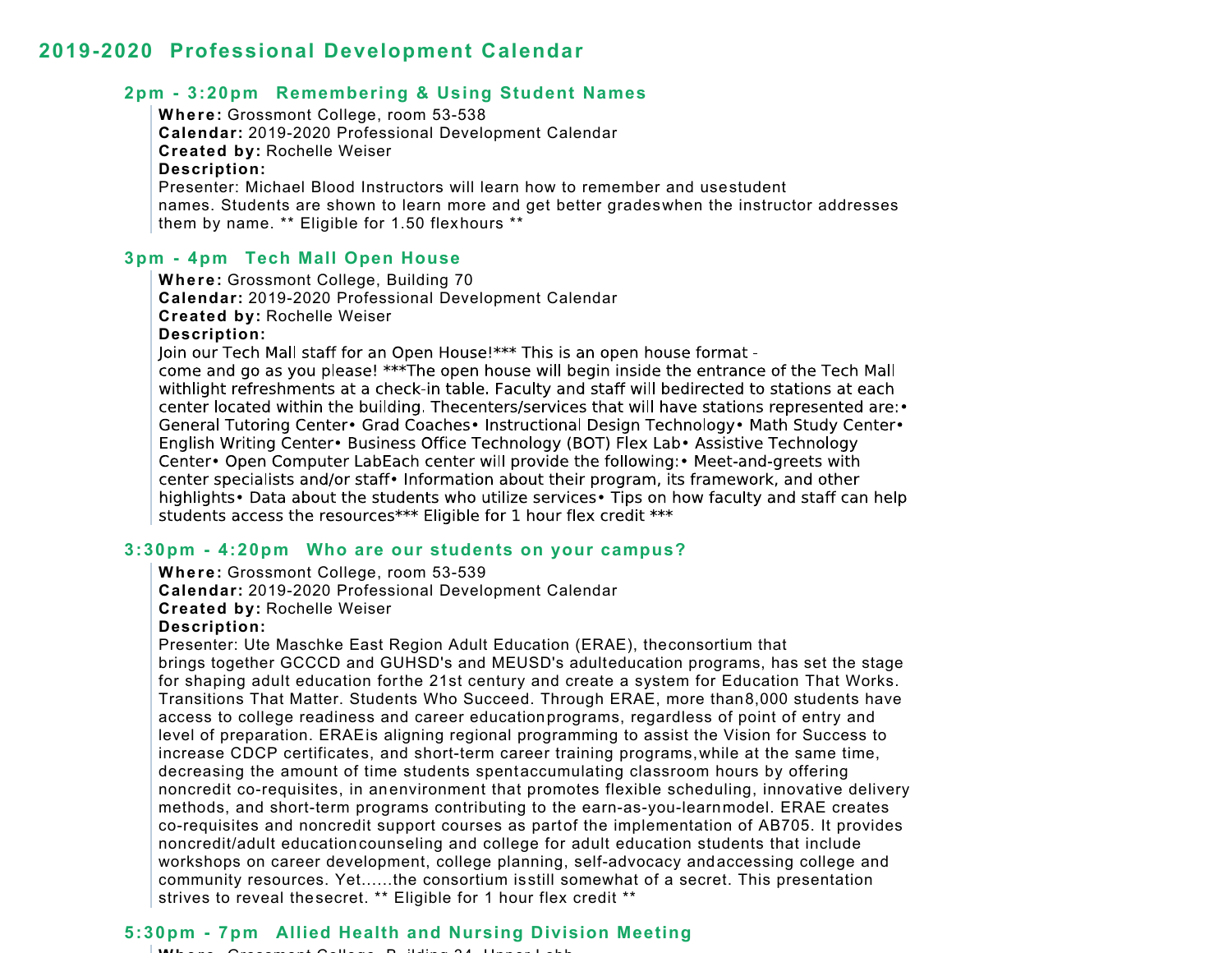## **9am - 11am Canvas: Open Lab / Q & A**

**Where:** Grossmont College, room 70-103 **Calendar:** 2019-2020 Professional Development Calendar **Created by:** Rochelle Weiser **Description:** Need some time to work on your course? Have questions about Canvas? Want a little individualized help? Stop by the lab and our Canvas pros will be standing by to help you get your course ready for the new semester. \*\*\* Eligible for maximum 2 hours flex credit \*\*\*

## **9am - 11am**

**Where:** Grossmont College, room 70-104 **Calendar:** 2019-2020 Professional Development Calendar **Created by:** Rochelle Weiser **Description:** Ready? Set? Go! - 7 Things to Strengthen Your Online Course Is youronline course READY for students? Have you SET up everything studentsneed to have for an effortless start to the semester? If not, then GOto this workshop where you'll hear about 7 tips to refine your teaching and online course design. \*\*\* Eligible for 2 hours flex credit \*\*\*

## **10am - 12pm Joint Academic Senate Meeting**

**Where:** Grossmont College, room 26-220 **Calendar:** 2019-2020 Professional Development Calendar **Created by:** Rochelle Weiser **Description:** Academic & professional matters will be discussed from a district-wide perspective. \*\*Eligible for 2 hours flex credit\*\*

#### **12pm - 1:30pm AFT Union Meeting and Luncheon**

 $t = t$  . The contract of  $\mathbf{r}$ 

**Where:** Griffin Gate**Calendar:** 2019-2020 Professional Development Calendar **Created by:** Rochelle Weiser **Description:** California and District budgeting issues, negotiations, community outreach, membership benefits, staff development, liaison meetings,adjunct issues, and more. Come hear the latest news regarding what's going on with your union and how it affects you and your job! Lunch will be served \*\* Eligible for 1.5 hours professional development credit\*\*

i t t i t h l t d t fi d d th i i i t ti

#### **1:35pm - 2:55pm Students of Concern: Tips for Verbal De-escalation**

**Where:** Grossmont College, room 55-522 **Calendar:** 2019-2020 Professional Development Calendar **Created by:** Rochelle Weiser **Description:** The presentation will led by members of our Prevent, Assess and Care Team (PACT) and will provide faculty with strategies for preventing theescalation of problematic behavior in the classroom. Attendees of this workshop will learn strategies to prevent, or deescalate, problematic behavior. While this workshop will be geared toward classroom faculty, classified staff and administration will likely learn valuable skills they can utilize in their own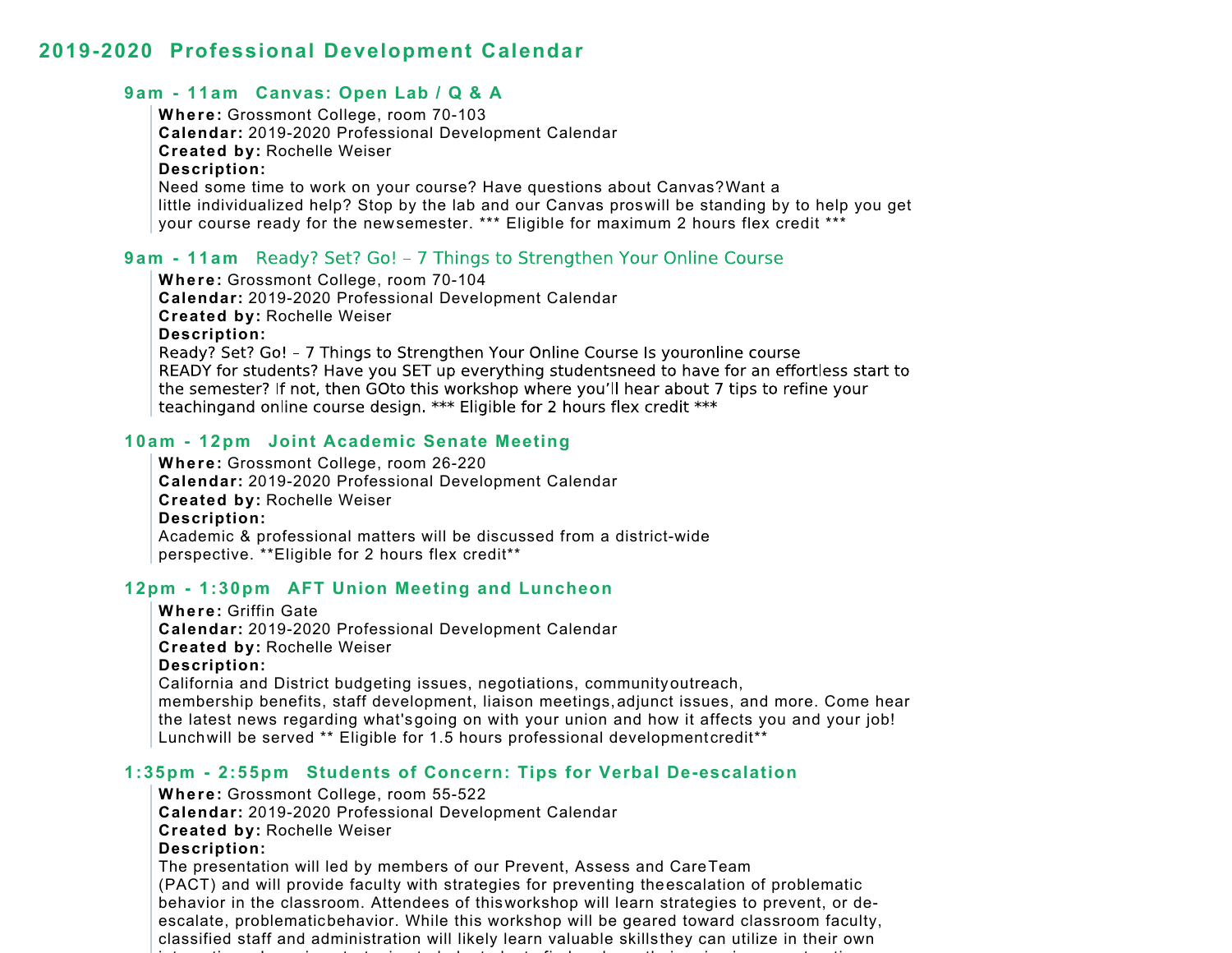## **3pm - 4:20pm Instructor Burn Out**

**Where:** Grossmont College, room 55-523 **Calendar:** 2019-2020 Professional Development Calendar **Created by:** Rochelle Weiser **Description:** Presenter: Brendan Praniewicz and Micah Berger The goal of the workshop is to teach staff strategies on how to deal with heavy workloads andavoid burning out. We are going to cover grading strategies, relaxation strategies, and strategies on how to work in a stressful environment. Micah and I have taught for many years at this college, and we have strategies that we can teach through our experiences. Micah has hostedthis seminar at Southwestern College. Yes, there will be hands onactivities such as breathing exercises and guided meditation. We are also going to do break out activities for participants to discuss their own strategies to avoiding burn out. \*\* Eligible for 1.5 hours flexcredit \*\*

## **4pm - 7pm Canvas: Open Lab**

**Where:** Grossmont College, 55-534 **Calendar:** 2019-2020 Professional Development Calendar **Created by:** Rochelle Weiser

## **Fri Aug 16, 2019**

#### **All day Fall 2019 Flex Week**

Mon Aug 12, 2019 - Fri Aug 16, 2019 **Calendar:** 2019-2020 Professional Development Calendar **Created by:** Rochelle Weiser

## **9am - 11am Canvas: Open Lab / Q & A**

**Where:** Grossmont College, room 55-533 **Calendar:** 2019-2020 Professional Development Calendar **Created by:** Rochelle Weiser **Description:** Need some time to work on your course? Have questions about Canvas? Want a little individualized help? Stop by the lab and our Canvas pros will be standing by to help you get your course ready for the new semester. \*\*\* Eligible for maximum 2 hours flex credit \*\*\*

## **9am - 4pm Earth Science Field Trip - EARTHQUAKES**

**Calendar:** 2019-2020 Professional Development Calendar **Created by:** Rochelle Weiser **Description:** EARTH QUAKES Join the Earth Science Department for an educational field trip to learn more about Earth Quakes and the faults here in San Diego. Thefield trip will include visits to:- UCSD Shake Lab- Rose Canyon FaultSpace is limited so please RSVP with either Jeff Lehman - Jeff.Lehman@gcccd.edu or Mark Goodman - mark.goodman@gcccd.edu